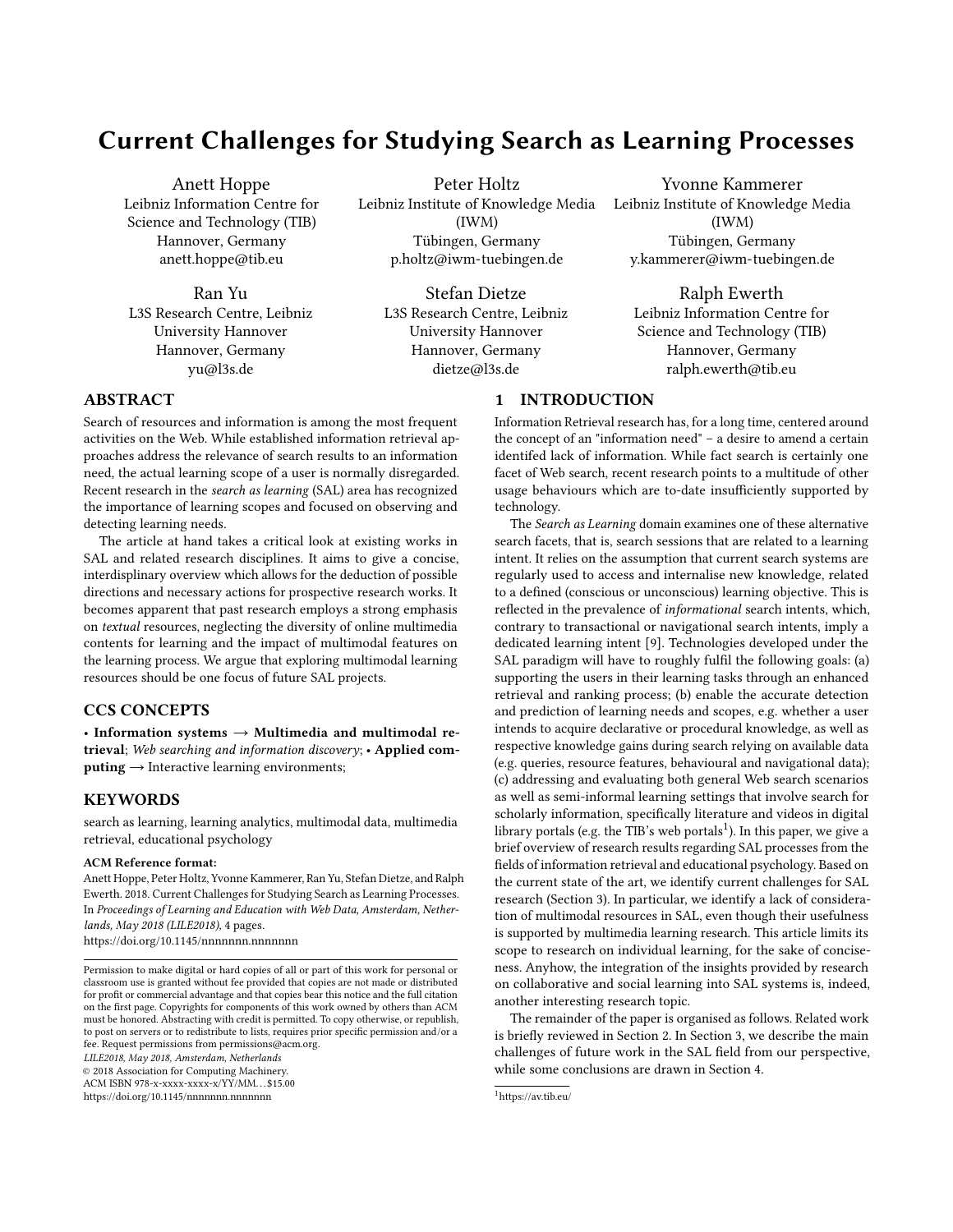## 2 RELATED WORK

As stated by Ghosh et al. [\[17\]](#page-3-2), information science research contains a number of studies which seek to connect search processes and knowledge building (e.g. [\[13,](#page-3-3) [19\]](#page-3-4)). Anyhow, it is only recently that research efforts from information science, educational psychology, learning analytics and information retrieval are united with the objective of improving learning support in information retrieval systems. The following paragraphs give a short summary of the main contributions which constitute today's understanding of SAL processes. Subsequently, Section [3](#page-1-0) deduces some of the main research gaps.

#### 2.1 SAL in Educational Psychology

Learning can be defined as the act of gaining new or modifying or reinforcing existing knowledge [\[31\]](#page-3-5). So far, research has mostly focused on the use of the Internet to gain factual knowledge or to learn about complex, conflicting issues of fragile evidence, that is, conceptual knowledge. Procedural knowledge, i.e., how to perform a certain task, has been hardly examined in the SAL context.

Process model: Commonly, the information seeking process is described as a sequence of processing steps (e.g., [\[8,](#page-3-6) [16\]](#page-3-7)): (1) Identifying and defining the information need and generating respective search terms; (2) locating information sources, e.g., web pages, by evaluating and selecting links from search engine result pages (SERPs); (3) evaluating the information presented in web pages; (4) processing and extracting content from web pages identified as useful; and (5) comparing, integrating, and synthesizing information from several resources to prepare the final task outcome (in the user's mind or externally). In particular, step 5 involves a learning component when referring to an internal integration of the retrieved information.

Measuring learning outcomes: The achieved learning is measured as the outcome of the above process. Evaluation methods include counting correctly restored concepts in problem-specific essay tasks or knowledge tests with multiple-choice or true-false items (cf. [\[38\]](#page-3-8)). However, previous research mostly has focused on learning from textual resources and does not specifically address learning from multimedia data, such as graphical representations or videos. Research from the field of multimedia learning indicates, however, that visual material in addition to text might be beneficial to learning outcomes: [\[32\]](#page-3-9) find that additional visualisations support, in particular, the learning of procedural knowledge. [\[5\]](#page-3-10) state that using multimedia, animations and hypertext elements can lead to "deep comprehension of the material", but also lead to problems due to split attention. In their study, adapted animations contribute in particular to the learning of dynamic information. The study presented in [\[10\]](#page-3-11) suggests that the integration of video material improves learning performance, even in learner types who preferred verbal material over visuals.

Learning success factors: Several studies have examined factors that influence learning success in the processing steps mentioned above. Identified factors include prior domain knowledge (e.g., [\[37\]](#page-3-12)), personal beliefs with respect to knowledge and how it develops (e.g., [\[26\]](#page-3-13); [\[21,](#page-3-14) [30\]](#page-3-15)), prior training on evaluating Internet information (e.g., [\[20,](#page-3-16) [34,](#page-3-17) [36\]](#page-3-18)), and usage of alternative search interfaces (e.g., [\[28\]](#page-3-19)). While research on learning with hypertext and hypermedia systems, i.e., closed learning environments, has shown that an optimal navigational path results in better learning outcomes (e.g., [\[27\]](#page-3-20)), this remains an open question for Web search scenarios.

#### 2.2 SAL in Information Retrieval

Supporting informal learning has been subject to a plethora of research, whereas learning as an implicit part of search and information retrieval has only recently been recognized [\[1\]](#page-2-0). Recent efforts include the automatic identification of users' learning needs and intents from query logs, e.g., declarative or procedural knowledge ([\[14\]](#page-3-21)). Vakkari [\[31\]](#page-3-5) provides a well-structured survey of features indicating learning needs as well as user's knowledge and knowledge gain throughout the search process. Other works seek to predict the users' prior domain knowledge as one of the factors correlated to positive learning outcomes: Zhang et al. [\[39\]](#page-3-22) identify distinctive features in the users' search behavior as predictors of domain knowledge; Cole et al. [\[11\]](#page-3-23) observe behavioral patterns as reliable indicators; Collins-Thompson et al. [\[12\]](#page-3-24) find that the usage of intrinsically diverse search queries is positively correlated to increased knowledge gain. A recent study [\[15\]](#page-3-25) investigates the correlation of search behaviour and users knowledge gain and knowledge state in search sessions across a range of topics, finding only weak correlations with session features but medium correlation with the respective search topics.

Initial efforts aim at integrating the insights of the SAL community into information retrieval systems. Building on the features proposed by Eickhoff et al. [\[14\]](#page-3-21), Weingart and Eickhoff [\[35\]](#page-3-26) investigate adapted query expansion and re-ranking techniques in order to improve retrieval results with respect to the users' learning needs. Similarly, Syed and Collins-Thompson [\[29\]](#page-3-27) examine the effect of keyword density on knowledge gain in language learning tasks.

While several studies underline the positive impact of visual elements on learning processes, e.g., in Web navigation [\[33\]](#page-3-28) or e-Learning [\[24\]](#page-3-29), the aforementioned works disregard multimodal aspects and features. In the context of Web search, Karanam et al. [\[22\]](#page-3-30) show that the assignment of highly relevant pictures to text and hyperlinks significantly reduces the users' efforts to accomplish their search goals. It thus seems likely that the quality and efficiency of SAL processes can be notably increased by considering resource modality aspects and, in particular, retrieving non-textual resources based on the users' learning needs. However, visual elements need to be chosen dynamically based on the learning objective. So far, there are only approaches outside the SAL context that aim at accomplishing this enrichment in an automated way, e.g., Agrawal et al. [\[3,](#page-2-1) [4\]](#page-2-2) suggest two different methods based on image metadata and aggregated Web search results, respectively, to enrich textbooks for schools with images. Other proposals address the assignment of relevant videos [\[2,](#page-2-3) [23\]](#page-3-31).

## <span id="page-1-0"></span>3 CHALLENGES

Search as learning is an inherently interdisciplinary research area – current research works unite findings from educational psychology, learning analytics and information retrieval to provide enhanced support for learning tasks during Web search. Given the recentness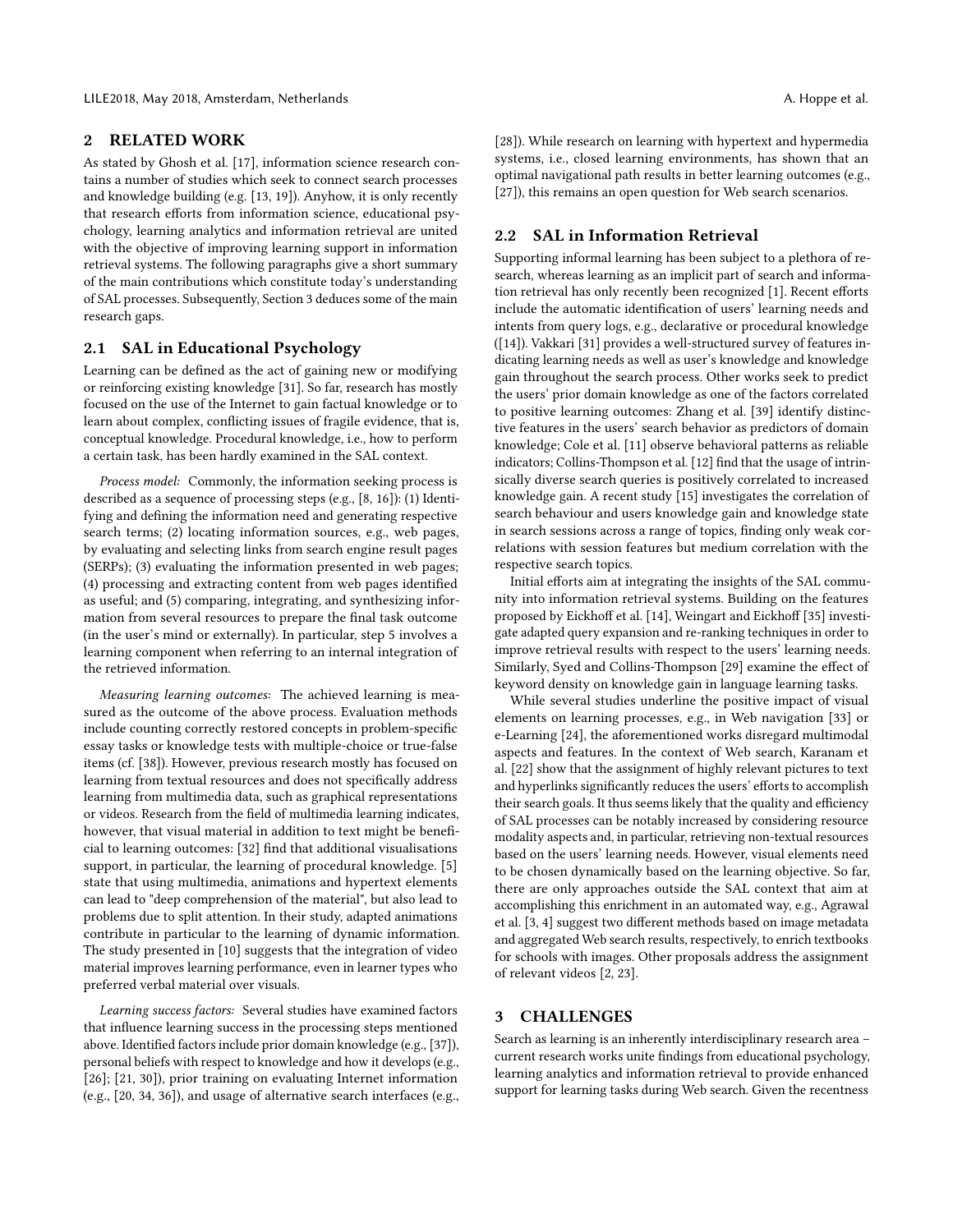Current Challenges for Studying Search as Learning Processes LILE2018, May 2018, Amsterdam, Netherlands

of SAL research, it is unsurprising that the review of published works reveals a number of open research questions.

Theoretical frameworks for SAL: . Current SAL research employs a diverse set of theoretical frameworks from different research domains – publications refer, for instance, to Bloom's taxonomy of learning objectives and its derivatives [\[6,](#page-3-32) [7\]](#page-3-33) and/or Marchionini's exploratory search paradigm [\[25\]](#page-3-34). Anyhow, an integrated view on Search as Learning as an independent concept is still missing. While the currently used frameworks cover important facets of SAL processes, the importance of learning on the Web justfies the development of a unified, theoretical model of Search as Learning itself.

Detection and prediction of learning: A crucial challenge is the detection and understanding of learning and knowledge acquisition in heterogeneous and unstructured online interactions. This includes, for instance, the detection of learning-related search missions, the prediction and classification of learning intents, as well as the prediction of user knowledge and knowledge gain [\[15\]](#page-3-25) troughout a search mission. However, given that such information is not explicitly provided throughout the search session, SAL research and tools have to consider a wide variety of implicit features observable throughout search sessions, for instance, considering the user interactions, behavioural features, session-related information and multimodal characteristics of the resources used as part of the search process.

Data acquisition: Current works in Search as Learning reference the usage of navigational logs, click-through data and eye-tracking experiments as their data sources. Only few of the datasets are openly available for other researchers. The availability of standardised, structured datasets about SAL processes (from lab experiments and collected in the wild) will largely enhance the research landscape – by providing a common base for research and evaluation. Furthermore, data acquisition could use not only controlled laboratory experiments, but also semi-formal settings in crowdsourcing platforms (which would also lead to an important extension of the possible range of participants reached by a study). Structured data acquistion will moreover allow the identification of potential new criteria and features, the discovery of formerly unknown correlations and inter-relationships, and the development of formal, standardised methods for comparative evaluation.

Retrieval and ranking beyond textual resources: Whereas the aforementioned challenges address the understanding and classification of learning throughout search missions, detected learning needs and behaviour have to be supported through dedicated retrieval and ranking processes. For instance, ranking of resources should consider the actual knowledge state of a user and his/her learning intent. In particular, research shows that the inclusion of non-textual resources in educational materials can contribute to the learners' comprehension, internalisation and entertainment. However, SAL research so far has not reached a state where the direct reflection of learning-specific features is reflected through the actual retrieval method. In addition, multimodal resource features are so far under-investigated, despite their relevance for particular learning needs. To provide comprehensive support for different types of learners and learning tasks, interactively (and individually)

composed learning materials should include text as well as images and video material of different types. This stream of research – covered on the information retrieval side, for instance, in the domain of multimedia retrieval – has not been tackled in an SAL context, yet.

# 4 CONCLUSIONS

Aforementioned challenges can only be fully tackled throu collaboration of experts from the related research domains: aquisition of reliable ground truth data involves experiments and quasiexperiments best organised by researchers with psychological background and deep insight in study design, using the full toolkit offered by psychological research. On the other hand, development of predictive models requires knowledge in data analysis and artificial intelligence while expertise in scalable data processing is required to obtain, organise, process and publish collected data to make sure it is reusable across disciplines.

Analysis must be an iterative process – experts from learning analytics can analyse the datasets, discover formerly unknown features of the observed learning processes, discover novel correlations and evaluation measures. Results should be directly fed back in the study design process and validated (or revoked) by further experiments.

Finally, multimodal retrieval should be introduced to SAL research as a novel facet, given that learning research strongly suggests that the inclusion of image and video resources may enhance students' learning outcome. For this purpose, media types and multimodal features have to be included as a feature in the retrieval process (depending on enhanced retrieval of multimodal features and adapted ranking procedures). Some of these challenges will be tackled by the research project "SALIENT: Search as Learning: Investigating, ENhancing and PredicTing Learning during Multimodal Web Search", funded by the Leibniz Assocation in Germany from 2018 to 2021. It is a collaborative research project involving partners from information retrieval (L3S), educational psychology (IWM), and multimedia retrieval (TIB).

## 5 ACKNOWLEDGEMENTS

This work is financially supported by the Leibniz Association, Germany (Leibniz Competition 2017, funding line "Cooperative Excellence", project SALIENT [K68/2017]).

#### **REFERENCES**

- <span id="page-2-0"></span>[1] Maristella Agosti, Norbert Fuhr, Elaine G. Toms, and Pertti Vakkari. 2013. Evaluation Methodologies in Information Retrieval (Dagstuhl Seminar 13441). Dagstuhl Reports 3, 10 (2013), 92–126.<https://doi.org/10.4230/DagRep.3.10.92>
- <span id="page-2-3"></span>[2] Rakesh Agrawal, Maria Christoforaki, Sreenivas Gollapudi, Anitha Kannan, Krishnaram Kenthapadi, and Adith Swaminathan. 2014. Mining Videos from the Web for Electronic Textbooks. In Formal Concept Analysis - 12th International Conference, ICFCA 2014, Cluj-Napoca, Romania, June 10-13, 2014. Proceedings (Lecture Notes in Computer Science), Cynthia Vera Glodeanu, Mehdi Kaytoue, and Christian Sacarea (Eds.), Vol. 8478. Springer, 219–234. [https:](https://doi.org/10.1007/978-3-319-07248-7_16) [//doi.org/10.1007/978-3-319-07248-7\\_16](https://doi.org/10.1007/978-3-319-07248-7_16)
- <span id="page-2-1"></span>[3] Rakesh Agrawal, Sreenivas Gollapudi, Anitha Kannan, and Krishnaram Kenthapadi. 2011. Data mining for improving textbooks. SIGKDD Explorations 13, 2 (2011), 7–19.<https://doi.org/10.1145/2207243.2207246>
- <span id="page-2-2"></span>[4] Rakesh Agrawal, Sreenivas Gollapudi, Anitha Kannan, and Krishnaram Kenthapadi. 2011. Enriching textbooks with images. In Proceedings of the 20th ACM Conference on Information and Knowledge Management, CIKM 2011, Glasgow, United Kingdom, October 24-28, 2011, Craig Macdonald, Iadh Ounis, and Ian Ruthven (Eds.). ACM, 1847–1856.<https://doi.org/10.1145/2063576.2063843>